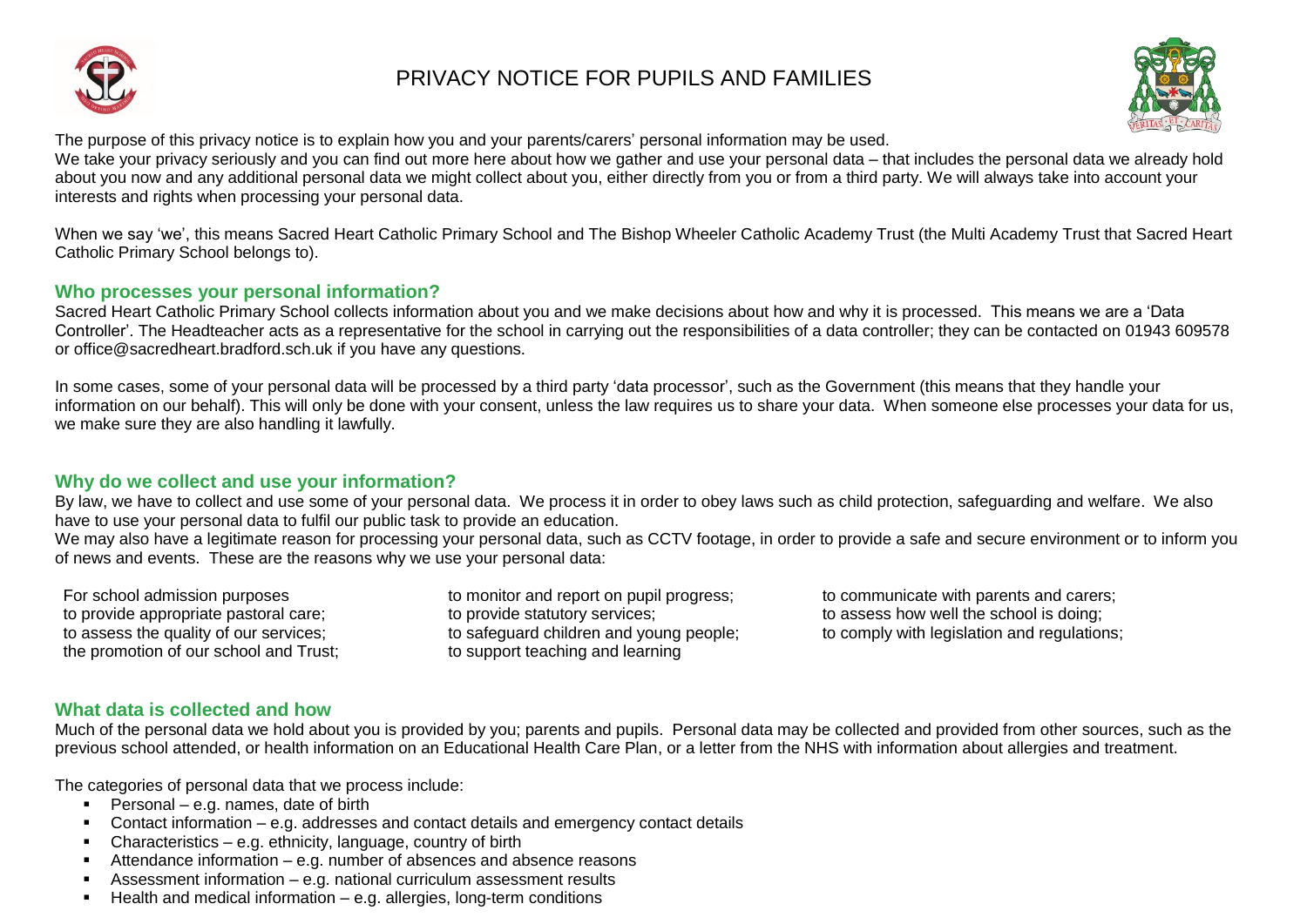- **Information relating to Special Educational Needs and Disability (SEND)**
- $\blacksquare$  Behavioural information e.g. number of temporary exclusions
- Biometric e.g. photograph used to for identification or for media purposes
- Financial information e.g. payment records on ParentPay and free school meal eligibility
- Operational CCTV footage
- $Legal e.g.$  mode of travel to school
- Safeguarding information e.g. concerns raised by a member of staff

Special protection is given to certain kinds of personal data that is particularly sensitive. This is called 'special category data'. This is personal information about racial or ethnic origin, political opinions, religious or philosophical beliefs, genetic information, biometric information, health information, and information about sex life or sexual orientation. The reasons why we use this type of data are:

Substantial public interest - the processing is necessary for reasons of substantial public interest.

Vital interests - to protect the vital interests of any person where that person cannot give consent e.g. if they are seriously hurt and are unconscious.

Medical and health purposes – ensuring high standards of health care.

Social protection – the processing is necessary for safeguarding, child protection and welfare purposes.

Normally we won't need your consent to use your personal data but when consent is required, the school will provide you with specific information explaining the details and how the data will be used. Where the processing of your data is based on your consent, you have the right to withdraw this consent at any time. Details of how to do this are on the Consent Form.

## **How long is your personal data kept?**

We hold personal data on past, present and future pupils and their families from the point that an application or request to start school is made through our school or the Local Authority.

The school does not store personal data indefinitely; most personal data is only stored for as long as is necessary to complete the task for which it was originally collected. Some personal data such as child protection information is retained for 25 years. Personal data relating to pupils at Sacred Heart Catholic Primary School and their families is stored in ways recommended by the [Information Management Toolkit for Schools.](https://cdn.ymaws.com/irms.site-ym.com/resource/collection/8BCEF755-0353-4F66-9877-CCDA4BFEEAC4/2016_IRMS_Toolkit_for_Schools_v5_Master.pdf)

## **Will your personal data be shared?**

We control access to personal information, giving access only to people who need particular information to do their jobs, and only when they need it. We do not share information about you with anyone without consent, unless the law and our policies require or allow us to do so. We sometimes share information through a legal duty to do so, such as safeguarding and child protection information.

We are required by law, to provide information about our pupils to the Government's Department for Education (DfE) as part of statutory data collections; the school census and early years' census. To find out more about the pupil information we share with the Department, for the purpose of data collections, go to [https://www.gov.uk/guidance/data-protection-how-we-collect-and-share-research-data.](https://www.gov.uk/guidance/data-protection-how-we-collect-and-share-research-data)

We use various third party IT tools in school which help us achieve our objectives and ensure that pupils' best interests are advanced. We use software to track and report on attainment and progress. We use financial software to manage school budgets, which may include some pupil data. We use systems to record personal data including information about parents and carers for emergency contacts. We also use your contact information to keep pupils, parents and carers up to date about school events. We also share some of your personal data with the following groups of people to fulfil our duties as a school, such as:

Statutory organisations such as the DfE, HMRC (such as for VCS gift aid) Pupils' destinations upon leaving the school Educational support providers such as on day and residential trips The Local Authority